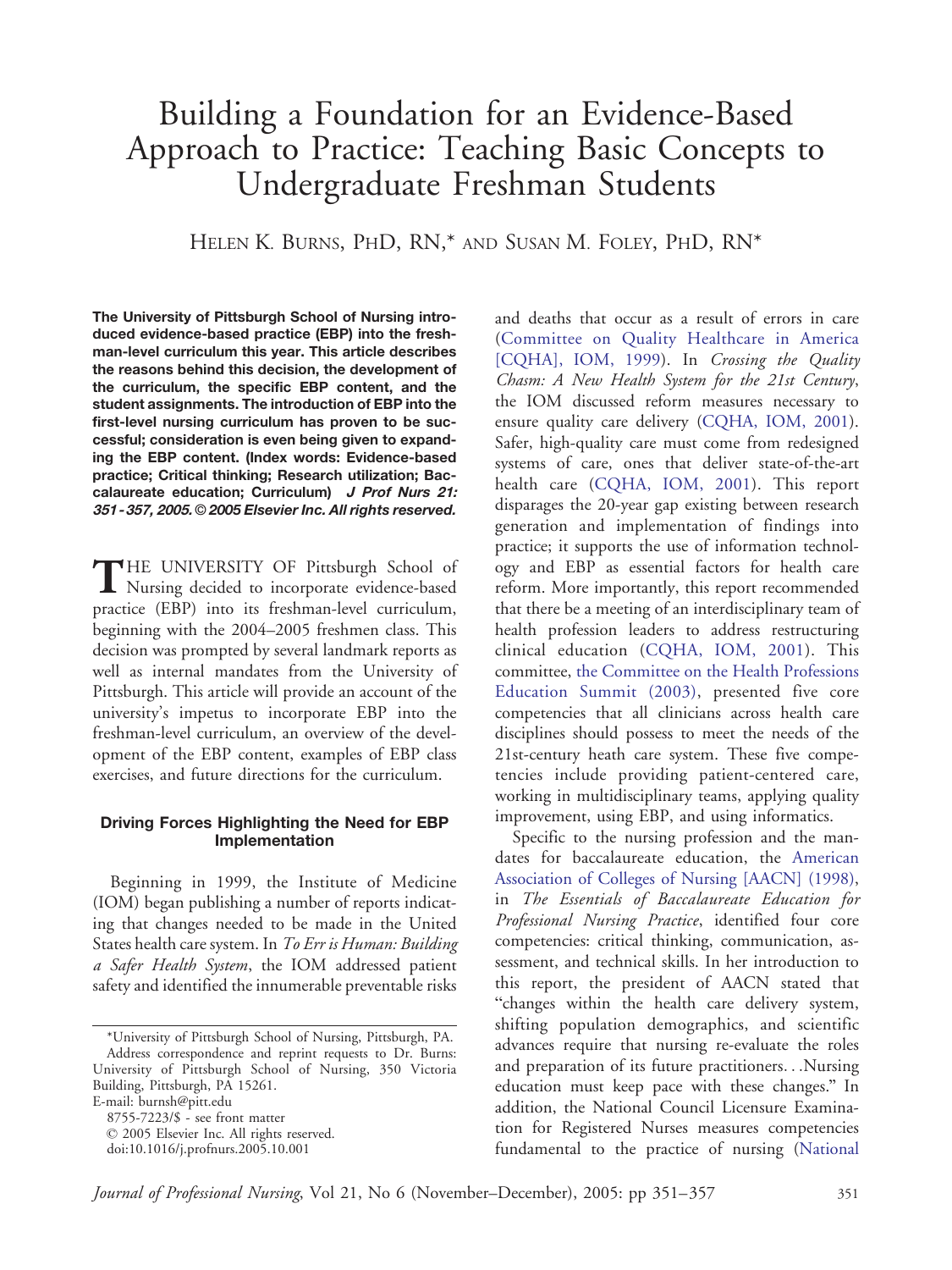Council of State Boards of Nursing [NCSBN], 2003). These competencies include nursing process, caring, comm[unication and d](#page-6-0)ocumentation, and teaching/learning (NCSBN, 2003). Each examination measures the knowledge, skills, and abilities necessary for nurses to meet the needs of clients and to practice safely and effectively as a newly licensed entry-level registered nur[se](#page-6-0) [\(NCSBN,](#page-6-0) [20](#page-6-0)03). Finally, professional nursing supports EBP as a means to broaden its scientific base and to illustrate the effectiveness of nursing interventions in terms of cost and outco[me](#page-6-0) [\(Rambur,](#page-6-0) [19](#page-6-0)99). Widespread adoption of EBP has not been realized, howev[er](#page-5-0) [\(Estabrooks,](#page-5-0) Floyd, Scott-Findlay, O'Leary, & Gushta, 2003; Estabrooks, Winther, & Derksen, 2004; Hallas & Melnyk, 2003; Melnyk et al., 2004). Furthermore, baccalaureate nurses who are expected to use research in practice continue to be underrepresented in the workfor[ce](#page-6-0) [\(Rambur,](#page-6-0) [19](#page-6-0)99).

The University of Pittsburgh School of Nursing has a history rich in educational innovation within a research-intensive environment. Recently, the provost set forth key attributes for all students, including critical thinki[ng](#page-6-0) [\(Maher,](#page-6-0) [20](#page-6-0)04). Although there are diverse definitions of critical thinking, nearly all emphasize the ability and tendency to gather, evaluate, and use information effectively, a process that parallels EB[P](#page-5-0) [\(Beyer,](#page-5-0) [19](#page-5-0)85). Given that the school has strong commitments to research and education, the preceding reports, coupled with growing support from the nursing profession nationally and internationally, led us to incorporate EBP early in the baccalaureate curriculum.

#### Precedents in EBP to Build a Curriculum

Evidence-based practice remains a relatively new concept to nursing, causing many challenges to become apparent when making curriculum decisions. First, various definitions exist for evidencebased nursing practice. For our purposes, [Ciliska,](#page-5-0) Pinelli, DiCenso, and Cullum (2001) define it as "integrating the best available research evidence with information about patient preferences, clinician skill level, and available resources to make decisions about patient care." Evidence-based practice is broader than the use of research alone and involves five steps: (1) asking a clinical question; (2) collecting the most relevant evidence; (3) critically appraising the evidence; (4) integrating the evidence with one's clinical expertise, patient preferences, and values to make a

practice d[ecision; and \(5\) evaluating the change or](#page-5-0) outcome (Ciliska et al., 2001; Melnyk & Overholt-Fineout, 2005). An aim of EBP is to decrease wide variation in individual clinicians' practices, thus eliminati[ng worst pra](#page-6-0)ctices and enhancing best practices (Tanner, 1999).

Second, long-standing traditional patterns of education in which students are lectured must be discarded [\(Rambur,](#page-6-0) [1999](#page-6-0)). This is often difficult because traditional teaching methods involve reliance on textbooks as a binding standard of reference and because EBP is drawn from published research (e.g., journal articles and online references). In addition, students must be taught the ability to question, when they are given answers traditionally ([Rambur,](#page-6-0) [1999\)](#page-6-0). One of the main goals of education, at any level, is to help develop general thinking skills, particularly critical thinking skills [\(Van](#page-6-0) [Gelder,](#page-6-0) [2005](#page-6-0)). Critical thinking is a necessary skill to use EBP, and students must be taught critical thinking early [\(Tanner,](#page-6-0) [1999\)](#page-6-0). Students and faculty learn to co-explore evidence when students learn to question and discover that faculty are not the all-knowing disseminators of knowledge as purported in traditional teaching methods [\(Rambur,](#page-6-0) [1999](#page-6-0)). Furthermore, communication is a key element of EBP. Students must be taught to draw upon bodies of knowledge traditionally believed to be beyond the realm of nursing and to work in interprofessional teams for best-quality patient care [\(Pearson](#page-6-0) [&](#page-6-0) [Craig,](#page-6-0) [2002](#page-6-0)).

Third, the available literature addressing education of EBP focuses primarily on clinical nurses in the workforce. Less readily available is literature addressing the incorporation of EBP into the nursing curriculum, particularly at the undergraduate level [\(Chaboyer,](#page-5-0) [Willman,](#page-5-0) [Johnson,](#page-5-0) [&](#page-5-0) [Stockhausen,](#page-5-0) 2004; Kessenich, Guyatt, & DiCenso, 1997). This lack of literature is partly a result of the fact that few nursing education programs have yet to formally include EBP in their curriculum ([Kessenich](#page-5-0) [et](#page-5-0) [al.,](#page-5-0) 1997). Therefore, the resulting literature on program development and evaluation either has not been generated or has yet to be published.

The available literature highlights a discrepancy in how to implement EBP into the nursing curriculum. [Foster](#page-5-0) [\(2004\)](#page-5-0) suggested that ambiguity exists in defining the concept of EBP and in the blurring of EBP with the research process. A lack of clarity about EBP content, process, and outcomes is a challenge that educators face; it often results in the continuance of traditional nursing research courses using research textbooks, in the hope that they will pass for EBP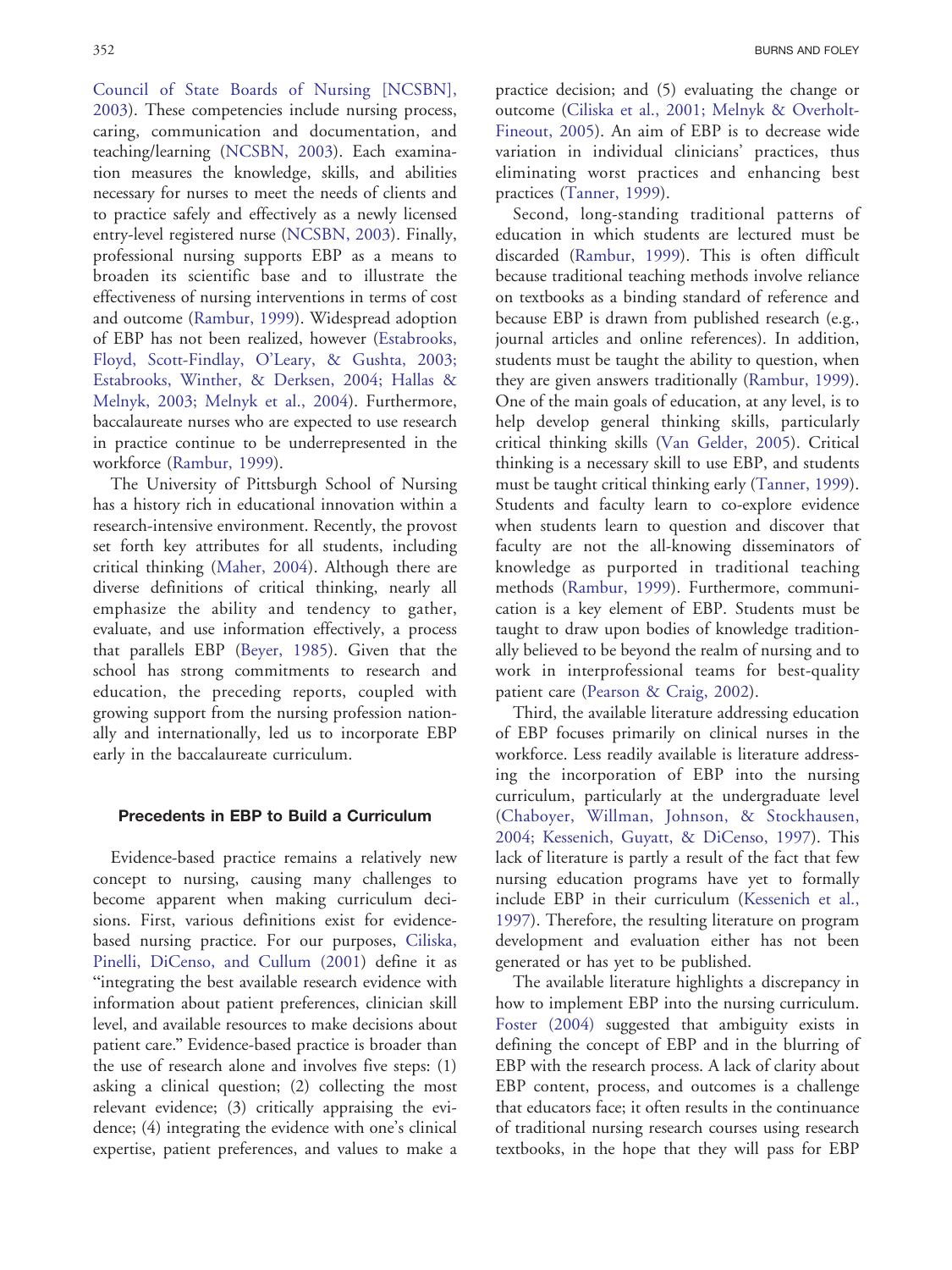|                                                             | Provost (key<br>attributes) | <b>BSN</b> essentials<br>(core competencies;<br>core knowledge) | National Council Licensure<br><b>Examination for Registered</b><br>Nurses (test plan) | IOM (core<br>competencies) |
|-------------------------------------------------------------|-----------------------------|-----------------------------------------------------------------|---------------------------------------------------------------------------------------|----------------------------|
| Communication skills (written/oral)                         | X                           | Χ                                                               | Χ                                                                                     |                            |
| Critical thinking, EBP, and<br>nursing process              | X                           | Χ                                                               | X                                                                                     | X                          |
| Quantitative skills, assessment,<br>and quality improvement | X                           | Χ                                                               | X                                                                                     | X                          |
| <b>Technical skills</b>                                     |                             | Χ                                                               | Χ                                                                                     |                            |
| Health promotion, risk reduction,<br>and disease prevention |                             | Χ                                                               | X                                                                                     |                            |
| Illness and disease management<br>and patient-centered care |                             | X                                                               | X                                                                                     | X                          |
| Information and health care technologies                    | X                           | Χ                                                               |                                                                                       | X                          |
| <b>Ethics</b>                                               |                             | Χ                                                               | X                                                                                     |                            |
| Human diversity                                             | Χ                           | Χ                                                               |                                                                                       |                            |
| Global health care                                          | X                           | Χ                                                               |                                                                                       |                            |
| Health care systems and policy                              |                             | Χ                                                               |                                                                                       |                            |
| Caring-collaboration and<br>interdisciplinary teams         |                             |                                                                 | X                                                                                     | Χ                          |
| Teaching — learning                                         |                             |                                                                 | X                                                                                     |                            |

<span id="page-2-0"></span>

|  | TABLE 1. University of Pittsburgh School of Nursing Competency Matrix |  |  |
|--|-----------------------------------------------------------------------|--|--|
|  |                                                                       |  |  |

preparatio[n](#page-5-0) [\(Foster,](#page-5-0) [200](#page-5-0)4). Some scholars, however, suggest that nurse educators use introductory research courses to teach the basic skills of EBP: introducing electronic database searching, research study evaluation, and decision making about applying study findings to practic[e](#page-5-0) [\(Kessenich](#page-5-0) [et](#page-5-0) [al.,](#page-5-0) [199](#page-5-0)7).

Ambiguity concerning the appropriate year in which to initiate EBP skills training also exists. The McMaster University, a leader in evidence-based nursing practice, currently introduces EBP in the junior year but has considered introducing it earlier [\(Kessenich](#page-5-0) [et](#page-5-0) [al.,](#page-5-0) [199](#page-5-0)7; Jenny Ploeg, personal communication, May 4, 2005). The available literature shows that other nursing colleges/universities implement EBP skills in the junior year nursing research course as a stand-alone activity later applied in clinical rotations or as a curriculum thread first introduced in foundational baccalaureate course[s](#page-5-0) [\(Kessenich](#page-5-0) [et](#page-5-0) [al.,](#page-5-0) [1997;](#page-5-0) [Callister,](#page-5-0) [Matsumura,](#page-5-0) Lookinland, Mangum, & Loucks, 2005). Interestingly, students who have had EBP introduced in their junior level stated better preparation in finding answers to problems in clinical rotations as seniors [\(Kessenich](#page-5-0) [et](#page-5-0) [al.,](#page-5-0) [199](#page-5-0)7). However, students for whom EBP was introduced earlier in the curriculum identified an increased interest in evidence-based nursing practice and research, enhanced critical thinking skills, motivation to continue professional growth and pursue graduate studies, better consumption of research findings, and greater understanding of real world clinical research as benefits of threading EBP throughout the baccalaureate curriculum ([Callister](#page-5-0) [et](#page-5-0) [al.,](#page-5-0) [2005\)](#page-5-0).

### Strategies for Evidence-Based Nursing

Based on previous organizational mandates for core competencies (Table 1) and the available literature, it was determined by faculty from the University of Pittsburgh School of Nursing that EBP concepts should be taught earlier in the curriculum. This placement would foster an evidence-based approach to clinical practice, especially because students begin their clinical experiences in the sophomore year. Because nursing research is not taught until the junior year, the faculty proposed using the freshman

| TABLE 2. Curriculum for Freshman Students |  |
|-------------------------------------------|--|
| $(17 \text{ credits})$                    |  |

| Fall                                                                                                                                      | Spring                                                                                                                       |
|-------------------------------------------------------------------------------------------------------------------------------------------|------------------------------------------------------------------------------------------------------------------------------|
| Chemistry for the Health<br>Professions                                                                                                   | Microbiology                                                                                                                 |
| Human Anatomy and<br>Physiology I                                                                                                         | Anatomy and Physiology II                                                                                                    |
| Human Anatomy and<br>Physiology Lab I<br><b>English Composition</b><br>Psychology<br>Art. Music.<br>Creative Expression,<br>or Literature | Anatomy and Physiology<br>l ab II<br>Life Span Development<br>Nursing Informatics<br>Introduction to<br>Professional Nursing |
| Nursing Freshman Seminar                                                                                                                  |                                                                                                                              |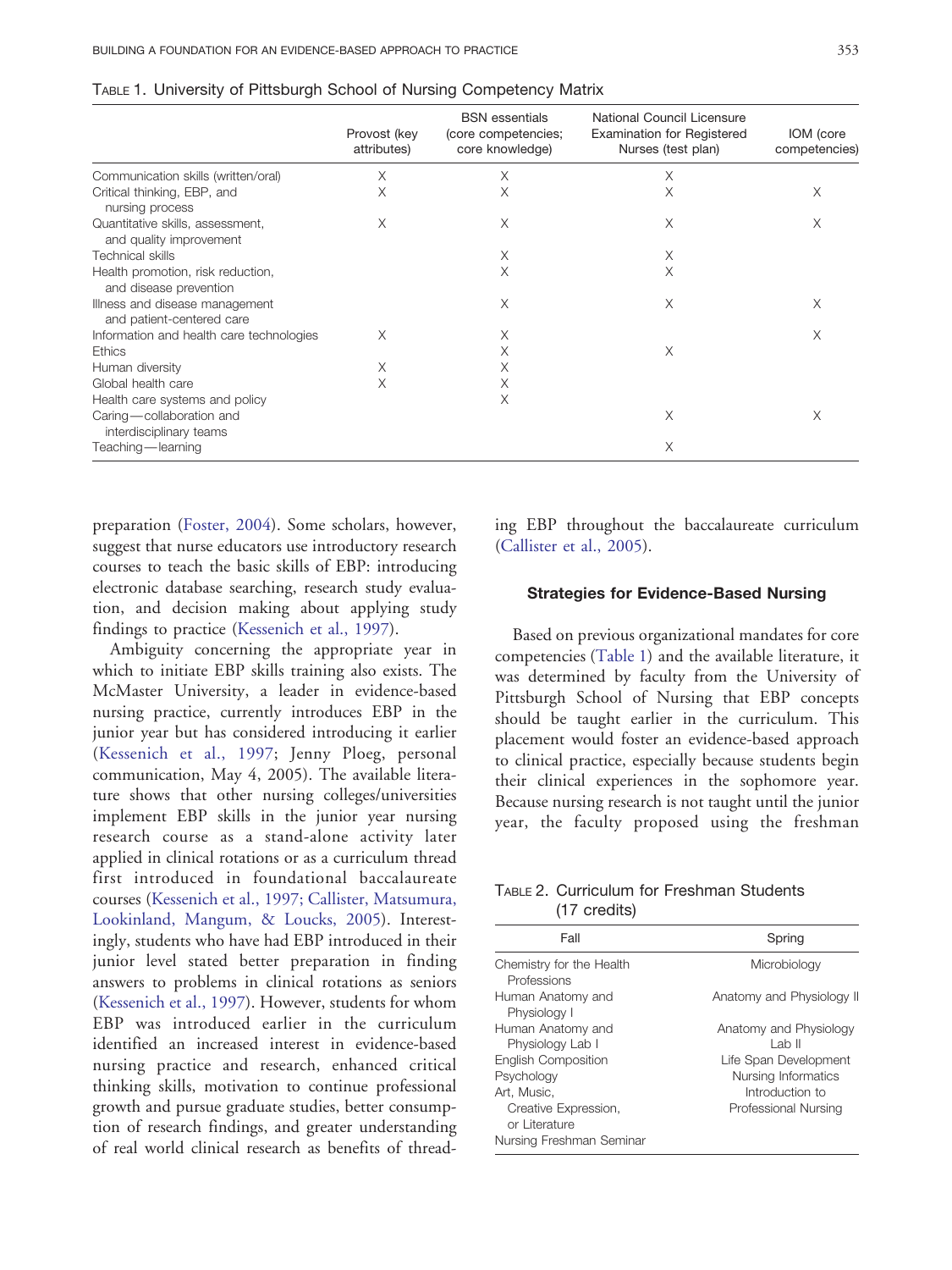<span id="page-3-0"></span>introductory nursing courses to begin EBP skills development. Faculty teaching these first-year nursing courses met to design a strategy to introduce EBP concepts to first-year nursing students. Two consecutive nursing courses taken during the first year, Nursing Freshman Seminar and Introduction to Professional Nursing, are used as the points of entry to teach the basic concepts and skills of EBP ([Table](#page-2-0) [2\)](#page-2-0).

#### NURSING FRESHMAN SEMINAR

The Nursing Freshman Seminar course was originally placed in the curriculum to assist students with the transition from high school to college life. A key focus of the course is an introduction to the university's health science library system (HSLS). That segment of the course has been expanded to include the ability to demonstrate a database search. An HSLS librarian introduces students to the various medical and nursing databases. Students are taught techniques to search electronic databases and identify elements of a standard article citation. Students must, in turn, demonstrate that they can access an electronic database (MEDLINE) and search for journal citations using several types of search strategies, including authors, journal titles, and subject headings. Boolean terminology must be used in the search. Students are asked to limit the retrieval of articles to year of publication, journal type (core nursing journals), and article type (research, review). Finally, students are asked to download or print selected citations and obtain the full text of a journal citation. The search skills learned in Freshman Nursing Seminar provide the foundation for the Introduction to Professional Nursing course of the spring term.

### INTRODUCTION TO PROFESSIONAL NURSING

The Introduction to Professional Nursing course provides a synthesis of the issues and trends most relevant to nursing practice in today's interdisciplin-

#### TABLE 3. Objectives for EBP Class

|  |  | 1. Identify the essential characteristics of EBP     |  |
|--|--|------------------------------------------------------|--|
|  |  | O. Disarras des ataca ta legalizatas en artikadas el |  |

- 2. Discuss the steps to beginning an evidence-based approach to clinical practice
- 3. Define EBP
- 4. Distinguish between the traditional approach to answering clinical questions and an EBP approach to addressing clinical questions
- 5. Delineate the barriers to using evidence
- 6. Identify strategies that research has shown to be effective in helping clinicians change their practice and incorporate best evidence

#### TABLE 4. The Five Steps of EBP

| 1. Ask the burning clinical question in PICO format                                        |
|--------------------------------------------------------------------------------------------|
| <b>Patient Population: How would I describe a group of patients</b><br>similar to mine?    |
| Intervention: Which main intervention, prognostic factor,<br>or exposure am I considering? |
| <b>Comparison:</b> What is the main alternative to compare with<br>the intervention?       |
| <b>O</b> utcome: What can I hope to accomplish, measure, improve,<br>or affect?            |
| 2. Collect the best evidence                                                               |
| Cochrane Database of Systemic Reviews                                                      |
| Evidence-based clinical practice guidelines (www.guideline.gov)                            |
| 3. Critically appraise the evidence                                                        |
| What were the results of the study?                                                        |
| Are the results valid (as close to the truth as possible?)                                 |
| Will the results help me in caring for my patients?                                        |
| Seven levels of Hierarchy of Evidence                                                      |
| 4. Integrate evidence, clinical expertise, and patient                                     |
| preferences/factors to implement a decision                                                |
| 5. Evaluate the outcome                                                                    |

ary health care environment. Critical thinking strategies are traditionally introduced in this course. Evidence-based practice follows this content.

#### Lecture Content

The EBP content is presented in two class presentations. At the end of the presentations, students are expected to have the beginning ability to explain the essential characteristics of and the steps to an evidence-based approach to clinical practice. Objectives for the course are presented in Table 3. During the first class, a background of EBP is provided: Students learn definitions of evidence-based medicine and EBP, historical perspectives of EBP, the difference between research utilization and EBP, and the rationale for the use of EBP. The major focus of the first class, however, is ensuring that students are

#### TABLE 5. Hierarchy of Evidence

| Level I               | Evidence from a systematic review or meta-analysis<br>of all randomized controlled trials (RCTs) or<br>evidence-based clinical practice quidelines based on<br>systematic reviews of RCTs |
|-----------------------|-------------------------------------------------------------------------------------------------------------------------------------------------------------------------------------------|
| Level II              | Evidence obtained from at least one                                                                                                                                                       |
|                       | well-designed RCT                                                                                                                                                                         |
| Level III             | Evidence from well-designed controlled trials without<br>randomization                                                                                                                    |
| I evel IV             | Evidence from well-designed case-control or<br>cohort studies                                                                                                                             |
| I evel V              | Evidence from systematic reviews of descriptive<br>and qualitative studies                                                                                                                |
| Level VI<br>Level VII | Evidence from a single descriptive or qualitative study<br>Evidence from the opinion of authorities and/or<br>reports of expert committees                                                |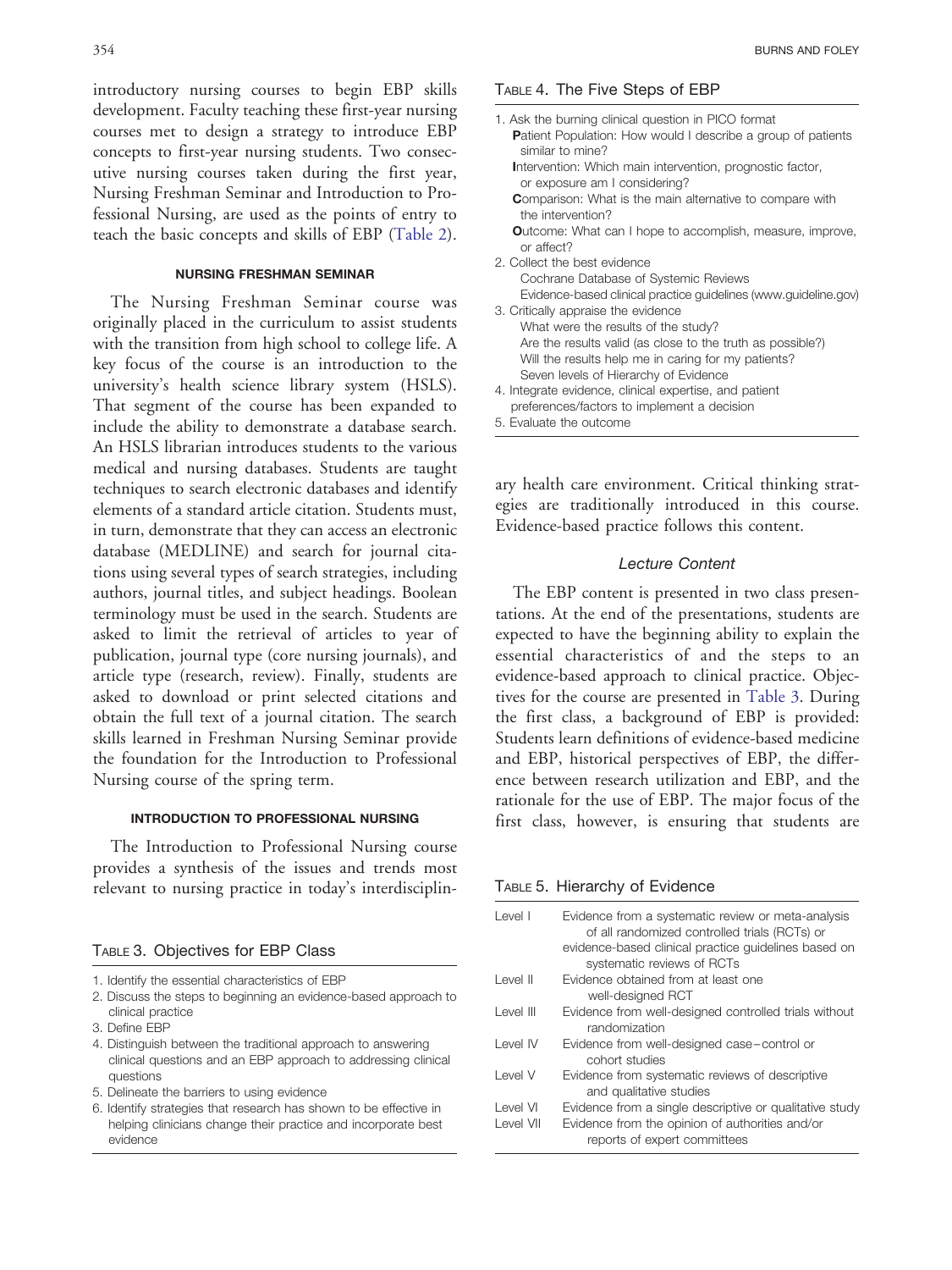<span id="page-4-0"></span>introduced to the five steps of EB[P](#page-3-0) [\(Table](#page-3-0) 4). As part of these five steps, students learn to ask clinical questions using the PICO format ( patient population, intervention or interest, comparison intervention or group, and outcome) to retrieve the most pertinent and best evidence, are introduced to the Cochrane Database of Systematic Reviews and evidence-based clinical practice guidelines (www.guideline.gov) to collect the best evidence, and learn the seven levels of the hierarchy of evidenc[e](#page-3-0) [\(Table](#page-3-0) 5) as outlined by [Melnyk](#page-6-0) [&](#page-6-0) [Overholt-Fineout](#page-6-0) [\(2005](#page-6-0)). A clinical scenario is used to illustrate the five steps of EBP, particularly the integration of evidence and outcome evaluation steps.

#### Assignment 1

Two assignments are given to students over the two EBP presentations. During the first presentation, students are provided with an exercise, EBP Handwashing Guidelines. The purpose of the assignment is to provide the students with a beginning understanding of the process involved in critically appraising the EBP literature. The assignment (Table 6) consists of a

TABLE 6. Evidence-Based Practice Handwashing Guideline Assignment (20 points)

| Activity                                                        | Grade               |  |  |  |
|-----------------------------------------------------------------|---------------------|--|--|--|
| A. Paper                                                        |                     |  |  |  |
| 1. Obtain a copy of and read your assigned article.             | 5 points            |  |  |  |
| 2. Using the systematic review article of Duffy                 | 10 points           |  |  |  |
| (2005), provide typewritten answers to the                      |                     |  |  |  |
| following questions. Points will be awarded                     |                     |  |  |  |
| based on how completely you discuss                             |                     |  |  |  |
| your answer.                                                    |                     |  |  |  |
| a. Describe the type of article                                 | 1 point             |  |  |  |
| (i.e., review article or original research)                     |                     |  |  |  |
| b. Does the review address a clearly                            | 1 point             |  |  |  |
| defined issue? Explain.                                         |                     |  |  |  |
| c. Does the review describe                                     |                     |  |  |  |
| the population studied? Explain.                                | 1 point             |  |  |  |
| the intervention studied? Explain.                              | 1 point             |  |  |  |
| the outcome(s) considered? Explain.                             | 1 point             |  |  |  |
| d. Is the review question clearly and                           | 1 point             |  |  |  |
| explicitly stated? Explain.                                     |                     |  |  |  |
| e. Is a summary of findings provided? Explain.                  | 1 point             |  |  |  |
| f. Are specific directives for new research                     | 1 point             |  |  |  |
| proposed? Explain.                                              |                     |  |  |  |
| g. Were the conclusions supported by the                        | 1 point             |  |  |  |
| reported data? Explain.                                         |                     |  |  |  |
| h. Are the recommendations based firmly on the                  | 1 point             |  |  |  |
| quality of the evidence presented? Explain.                     |                     |  |  |  |
| 3. Attach a cover page (1 point) and reference                  | 2 points            |  |  |  |
| page (1 point) using APA guidelines to your                     |                     |  |  |  |
| typewritten paper.                                              |                     |  |  |  |
| 4. Follow guidelines<br>B. In-class discussion and presentation | 1 point<br>2 points |  |  |  |
|                                                                 |                     |  |  |  |

## TABLE 7. Evidence-Based Practice Independent Search Guidelines

| Activity                                                                                   | Grade     |
|--------------------------------------------------------------------------------------------|-----------|
| A. OVID Literature Search (each student will be<br>assigned a topic)                       | 10 points |
| Use OVID CINAHL or OVID MEDLINE to find                                                    |           |
| articles that address your topic.                                                          |           |
| a. After running your search, examine the                                                  |           |
| results and select four relevant citations.                                                |           |
| b. Using the Results Manager within OVID,                                                  |           |
| save your selected citations to a file and print a                                         |           |
| hard copy. The hard copy must include your                                                 |           |
| search history.                                                                            |           |
| c. Select one citation and obtain the                                                      |           |
| full-text article.                                                                         |           |
| B. Paper                                                                                   | 10 points |
| 1. Based on the full-text article citation you                                             |           |
| selected, answer the following questions in a                                              |           |
| typewritten paper (one-page text).                                                         |           |
| a. Describe the key finding(s)                                                             | 2 points  |
| b. How will you apply the key finding(s) in the<br>skills lab and/or the hospital setting? | 2 points  |
| 2. Use APA style quidelines to complete                                                    | 2 points  |
| your paper.                                                                                |           |
| 3. Attach a hard copy of your search results                                               | 1 point   |
| (including search history).                                                                |           |
| 4. Attach a copy of the full-text article that                                             | 1 point   |
| you selected.                                                                              |           |
| 5. Follow guidelines.                                                                      | 1 point   |
| 6. Observe correct spelling and grammar.                                                   | 1 point   |

paper and an in-class discussion and presentation. For the paper, students are asked to read an assigned article and critically appraise it based on a facultydesigned instrument and loosely based on criteria identified by [Duffy](#page-5-0) [\(2005\).](#page-5-0) Students are to bring their completed review to the following class, where they will work in an assigned group whose members read the same article. Working within their assigned groups, students discuss their reviews and prepare for presentation. The designated presenter from each group provides a 5-minute report to the class. This report covers the results of the collective group reviews and the level of evidence that best fits the assigned article. Flip charts made during the group work are used as visual aids in the presentation.

#### Assignment 2

The second assignment, EBP Independent Search Guidelines, is designed to provide students with a beginning understanding of the process involved in searching for and appraising EBP literature. The purpose of the exercise is to have students search and retrieve full-text clinical research literature upon which clinical practice is based. The topics were searched in advance by a health sciences librarian who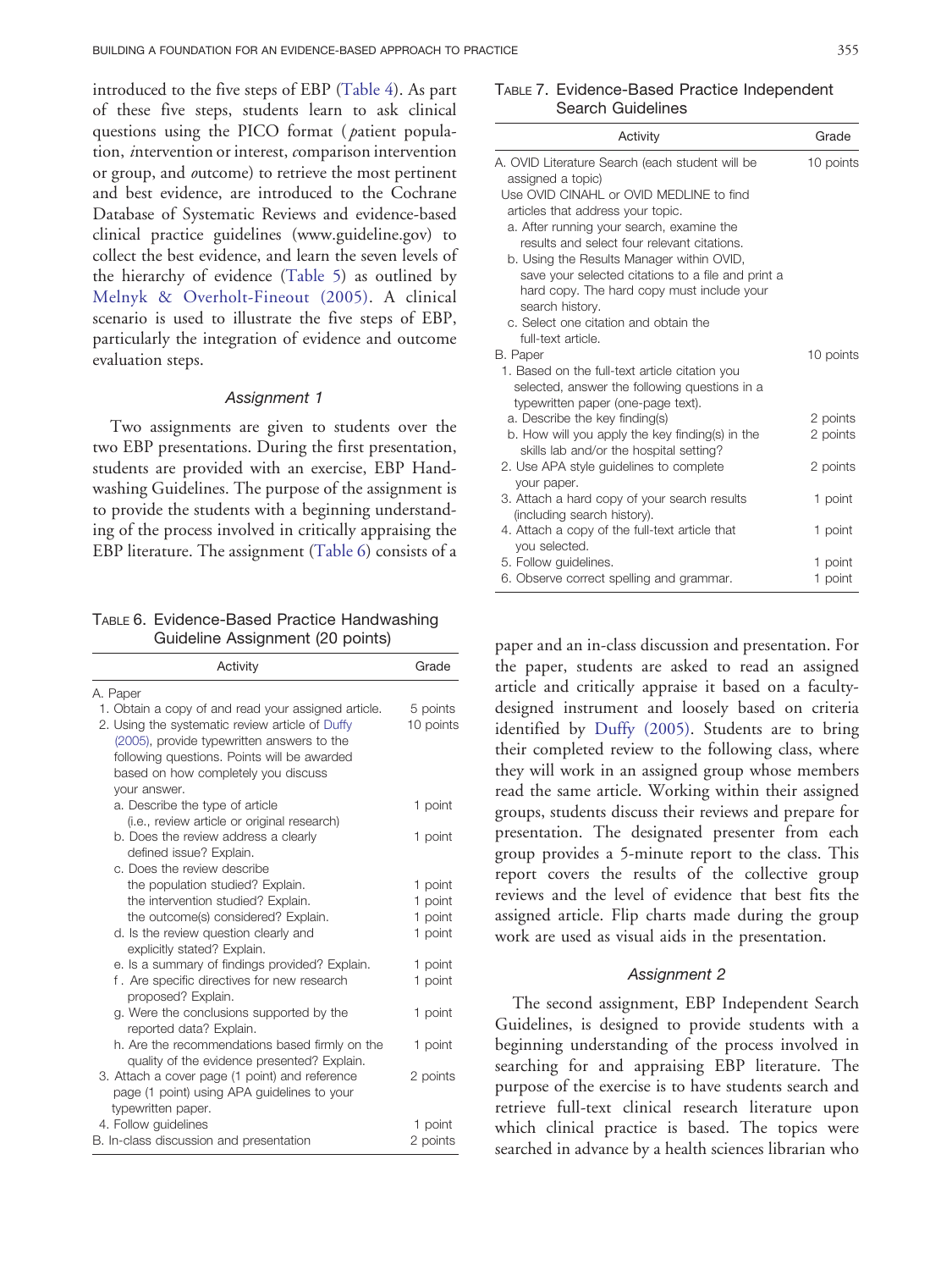<span id="page-5-0"></span>determined if current full-text literature could be retrieved for each topic by using databases (MED-LINE, CINAHL) and search strategies familiar to novice researchers to increase the likelihood that students are successful in their literature searches.

Each student is assigned a search topic for which he or she must perform an independent MEDLINE search and write a paper ([Table 7\)](#page-4-0). Topics are developed in collaboration with the course instructor who identifies areas of interest. These topics address common clinical practices for which an evidence base exists. Assignments include subject matters such as effects of body positioning on blood pressure, white coat hypertension, use of thermometers to measure body temperature in infants and preschoolers, and use of protective clothing to decrease the incidence of nosocomial infections.

For the search, students are instructed to identify keywords for searching CINAHL or MEDLINE. If more than 300 citations appeared, students are asked to limit searches to those published in the English language and within the last 10 years. Students must select four citations, save the relevant citations, and print a hard copy, including the search history. A copy of the full-text article for one citation is to be retrieved. Students must write a one-page paper describing the key findings of this citation and how

American Association of Colleges of Nursing. (1998). The essentials of baccalaureate education for professional nursing practice. Washington, DC: American Association of Colleges of Nursing.

Beyer, B. K. (1985). Critical thinking: What is it? Social Education, 49, 270–276.

Callister, L. C., Matsumura, G., Lookinland, S., Mangum, S., & Loucks, C. (2005). Inquiry in baccalaureate nursing education: Fostering evidence-based practice. Journal of Nursing Education, 44, 59–64.

Chaboyer, W., Willman, A., Johnson, P., & Stockhausen, L. (2004). Embedding evidence-based practice in a nursing curriculum: A benchmarking project. Nurse Education in Practice, 4, 216–223.

Ciliska, D. K., Pinelli, J., DiCenso, A., & Cullum, K. (2001). Resources to enhance evidence-based nursing practice. AACN Clinical Issues, 12, 520–528.

Committee on Quality Healthcare in America, Institute of Medicine. (1999). In L. T. Kohn, J. M. Corrigan & M. S. Donaldson (Eds.), To err is human: Building a safer health system. Washington, DC: National Academy Press.

Committee on Quality Healthcare in America, Institute of Medicine. (2001). Crossing the quality chasm: A new health system for the 21st century. Washington, DC: National Academy Press.

these findings could be applied in skills lab or the clinical setting.

In summary, lecture content and class assignments are provided to freshman nursing students so that they may begin to understand the concepts of EBP and perform these skills at a beginning level. Students are taught search strategies in the Freshman Nursing Seminar course and core concepts of EBP in the Introduction to Professional Nursing course. Literature searches and retrievals, critical appraisals, presentations, and papers provide students with guided hands-on EBP skills training.

#### Evaluation

This is the first year that EBP has been incorporated into the freshman nursing curriculum at the University of Pittsburgh School of Nursing. Albeit early, the introduction of the concepts of EBP and its required skills into established foundational nursing courses has proven to be successful. Students are evaluated on their knowledge of EBP via questions in the final examination and papers and presentations due in class. The outcomes of these measures have shown success in the students' ability to learn basic EBP skills early in the curriculum.

#### **References**

Committee on the Health Professions Education Summit, Institute of Medicine. (2003). In A. C. Greiner, & E. Knebel, (Eds.), Health professions education: A bridge to quality. Washington, DC: The National Academies Press.

Duffy, M. E. (2005). Systematic reviews: Their role and contribution to evidence-based practice. Clinical Nurse Specialist, 19, 15–17.

Estabrooks, C. A., Floyd, J. A., Scott-Findlay, S., O'Leary, K. A., & Gushta, M. (2003). Individual determinants of research utilization: A systematic review. Journal of Advanced Nursing, 43, 506–520.

Estabrooks, C. A., Winther, C., & Derksen, L. (2004). A bibliometric analysis of the research utilization literature in nursing. Nursing Research, 53, 293-303.

Foster, R. L. (2004). Challenges in teaching evidencebased practice. Journal for Specialists in Pediatric Nursing, 9, 75–76.

Hallas, D., & Melnyk, B. M. (2003). Evidence-based practice: The paradigm shift. Journal of Pediatric Health Care, 17, 46–49.

Kessenich, C. R., Guyatt, G. H., & DiCenso, A. (1997). Teaching nursing students evidence-based nursing. Nurse Educator, 22, 25–29.